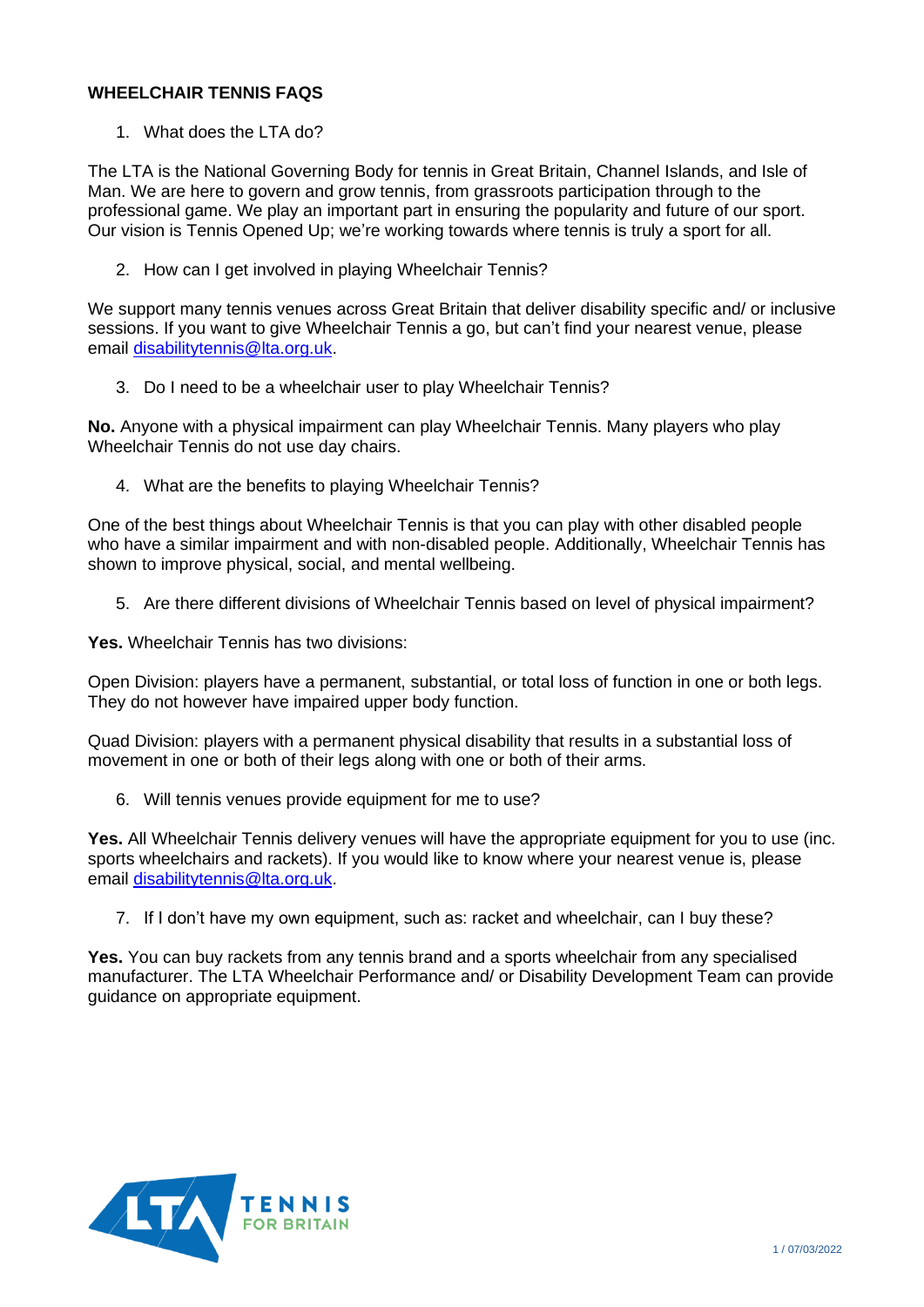8. What is the LTA's Open Court Programme?

Led by our Disability Development Team, Open Court is a national scheme that actively promotes and delivers opportunities for disabled people to get involved in tennis. Open Court is partnered with and jointly funded by Sport England and provides disability specific sessions – including learning disability tennis, wheelchair tennis, visually impaired tennis, and deaf tennis. Open Court is also expanding into other long-term health conditions such as mental health and dementia.

9. What does the LTA's Wheelchair Performance Pathways Team do?

The LTA Wheelchair Performance Pathways Team is directly responsible for the Wheelchair Performance Pathway, supporting selected players achieve Major Event success, including Grand Slam titles, ITF Tournament titles, World Team Cup titles and Paralympic medals. The Wheelchair Performance Pathways supports all ages from Juniors to Seniors.

The level of support players receive is based upon the relevant age and stage they are at and may include and not limited to: coaching, strength and conditioning, psychological support, nutritional guidance, and sports science & medicine.

10. How can I get onto the LTA Wheelchair Performance Pathway?

The first opportunity is to attend one of the LTA's Wheelchair Tennis Initiative days. To find out when the next Wheelchair Tennis Initiative is taking place and for further information, please click [here](https://www.lta.org.uk/compete/performance/wheelchair-tennis-initiative/) or email [disabilitytennis@lta.org.uk.](mailto:disabilitytennis@lta.org.uk)

11. If I get selected onto the Wheelchair Performance Pathway, what happens next?

You will be contacted by a member of the Wheelchair Performance Pathways Team to arrange a discussion about next steps. This discussion may include outlining the level of support you will receive, along with an Individual Development Plan (IDP) as agreed between the LTA and yourself.

12. What if I don't get selected onto the Wheelchair Performance Pathway but I still really want to play Wheelchair Tennis, what should I do?

You can still learn to play Wheelchair Tennis and perform to a high standard. The Wheelchair Performance Pathways Team has a fantastic relationship with our Disability Development Team where we will work together to provide the best offer for you to develop as an individual. Your development may lead to you entering the Wheelchair Performance Pathway later in your tennis development.

13. I can't attend a Wheelchair Tennis Initiative but aspire to be a Wheelchair Performance Pathway player, how can I be seen by the LTA?

If you aspire to be a Wheelchair Tennis Champion and feel you have what it takes to enter our Wheelchair Performance Pathway, please contact the LTA directly via email: [disabilitytennis@lta.org.uk.](mailto:disabilitytennis@lta.org.uk)

14. How can I start playing competitions?

You can start playing competitions straight away. The LTA runs domestic competitions throughout the year and across Great Britain. If you are interested in competing, please visit [the LTA Disability](https://www.lta.org.uk/compete/inclusion-disability/competition-calendar/)  [Competitions](https://www.lta.org.uk/compete/inclusion-disability/competition-calendar/) page or email [disabilitycompetitions@lta.org.uk.](mailto:disabilitycompetitions@lta.org.uk)